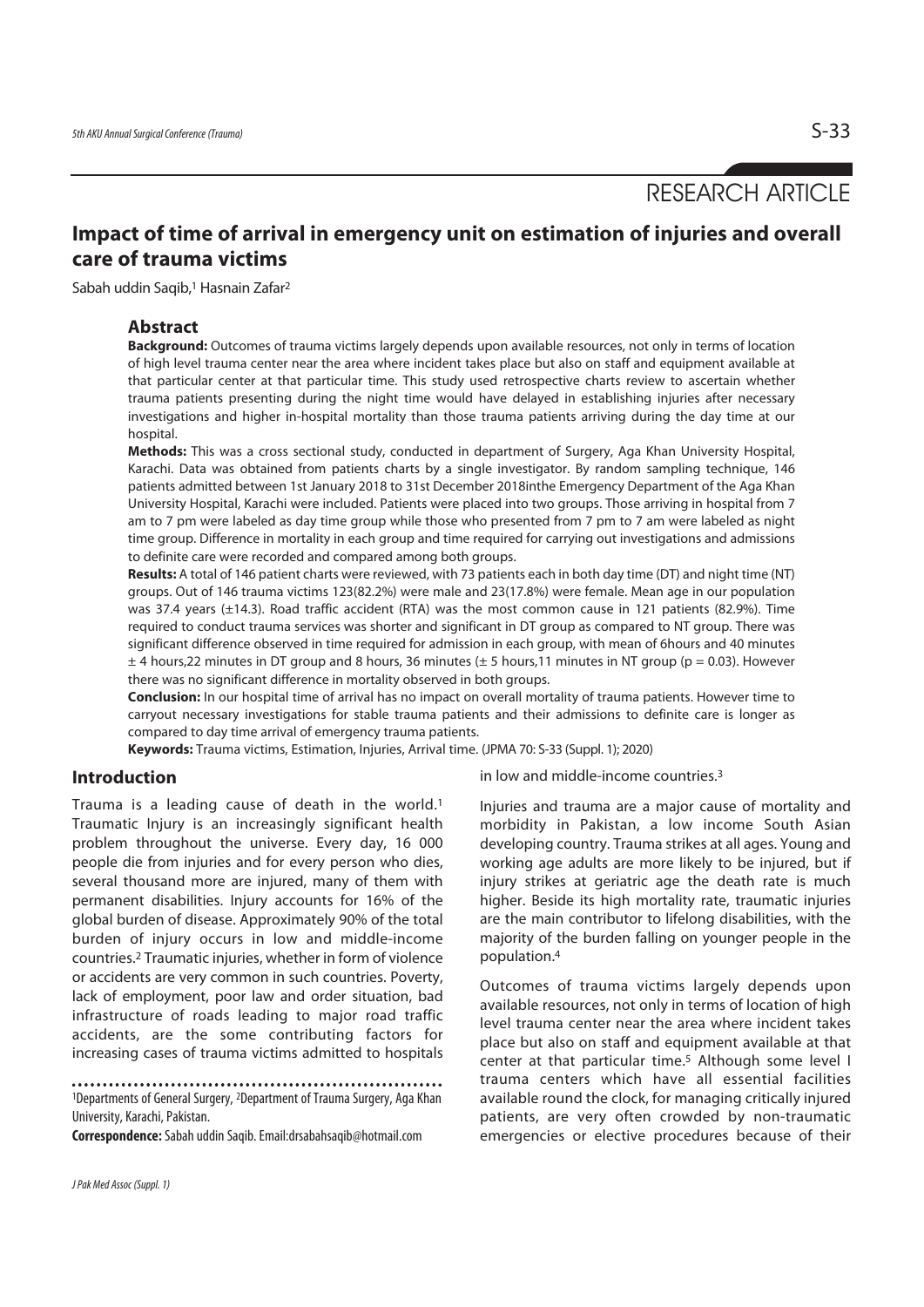multidisciplinary nature. It is also believed that available staff and doctors and especially senior doctors of registrar or consultant level are less in number at night time to carryout essential workup and to establish the definite diagnosis.

A number of studies have looked at survival patterns and outcomes in patients presenting to the hospital during "off-hours," defined as either weekends or nights.6,7 This study used retrospective charts review to ascertain whether trauma patients presenting during the night time would have a delay in establishing injuries after necessary investigations and higher in-hospital mortality than those trauma patients arriving during the day time. It was hypothesized that trauma patients presenting during the night would have required more time to establish diagnosis of all forms of traumatic injuries and higher inhospital mortality rates than similar patients arriving during the day.

### **Methods**

The target population for this study were patients 18 years of age or older on whom trauma rush call was generated. Patients transferred to another hospital or left against medical advice were excluded.

This cross sectional study was designed to evaluate the association of hospital arrival time and overall management of trauma patients admitted from 1st January, 2018 to 31st December 2018, at the Aga Khan University Hospital. In our institution, trauma patients are evaluated and resuscitated in trauma Rhesus, an area specially designed with all forms of equipment required for managing critically injured patients. Multiple injured patients are initially seen by the Emergency physician and later by the trauma team that includes members from General surgery, Orthopaedic, Neurosurgery and Cardiothoracic surgery team upon activation of trauma rush call. This trauma team is lead by General surgery instructor, who has completed core training in general surgery at day time (DT), while general surgery chief resident, who is in the last year of residency during the night time (NT). It was hypothesized that patients who arrived in the night time (7 p.m. to 7 a.m.) would have a delay in establishing definite diagnosis of traumatic injuries and higher in-hospital mortality rates than patients arriving during the day (7 a.m. to 7 p.m.).

Data was obtained from chart reviews by a single investigator which included 146 patients by a random sampling technique, admitted to the emergency department of the Aga Khan University Hospital Karachi from 1st January 2018 to 31st December 2018.

Data was analyzed by using SPSS version 22. Analysis of Continuous variable i.e. age, time required for conducting trauma series, whole body CT scan, extremity X-rays and admission to definite care were recorded as Mean  $\pm$  SD, while the changes in quantitative variables in the 2 groups were assessed by independent t test. Qualitative variables such as; gender, mechanism of trauma, level of immediate care and mortality, were expressed in frequency and percentages and the changes in the qualitative variables in the 2 groups were assessed by chi square test. p value of  $<$  0.05 was considered as significant.

#### **Results**

In total, charts of 146 patients were reviewed, with 73 patients each in both day time (DT) and night time (NT) groups. Out of 146 trauma victims 123(82.2%) were male and 23(17.8%) were female. Mean age in our population was 37.4 years. (±14.3) Road traffic accident (RTA) was the most common cause in 121 (82.9%) patients, while firearm injuries fall from a height and assaults being the other mechanisms of trauma (Table-1).

Most of our patients, 110 (75.3%) were managed in wards, which included both special care unit and general ward, while 26(17.8%) patients required immediate admission

**Table-1** shows general characteristics of trauma victims and mechanism of trauma.

| <b>Total number of patients</b> | Day time arrival        | <b>Night time arrival</b> |  |
|---------------------------------|-------------------------|---------------------------|--|
|                                 | 73                      |                           |  |
| 146                             |                         | 73                        |  |
| Gender                          | Male = 123 (84.2%)      | Female = $23(15.8%)$      |  |
| Mean Age                        | Mean age Males          | Mean Age Females          |  |
| Overall 37.4 years $(\pm 14.3)$ | 36.7 years $(\pm 13.4)$ | 41.3 years $(\pm 18.3)$   |  |
| Mechanism of trauma             | Road traffic accident   | 121 (82.9%)               |  |
|                                 | Fire arm injuries       | 16 (11%)                  |  |
|                                 | Fall from height        | $7(4.8\%)$                |  |
|                                 | Assaults                | $2(1.4\%)$                |  |

**Table-2:** Shows final disposition of trauma patients in different services and level of immediate care.

|                               | No of patients | Percentage % |  |
|-------------------------------|----------------|--------------|--|
| Ward                          |                |              |  |
| Trauma team (General surgery) | 98             | 67.1         |  |
| Orthopedics                   | 12             | 8.2          |  |
| Neurosurgery                  | 16             | 11           |  |
| Cardiothoracic                | 15             | 10.3         |  |
| Others                        | 5              | 3.4          |  |
| Level of immediate care       |                |              |  |
| Intensive care unit           | 26             | 17.8         |  |
| Special care unit/Ward        | 110            | 75.3         |  |
| Operation room                | 10             | 6.8          |  |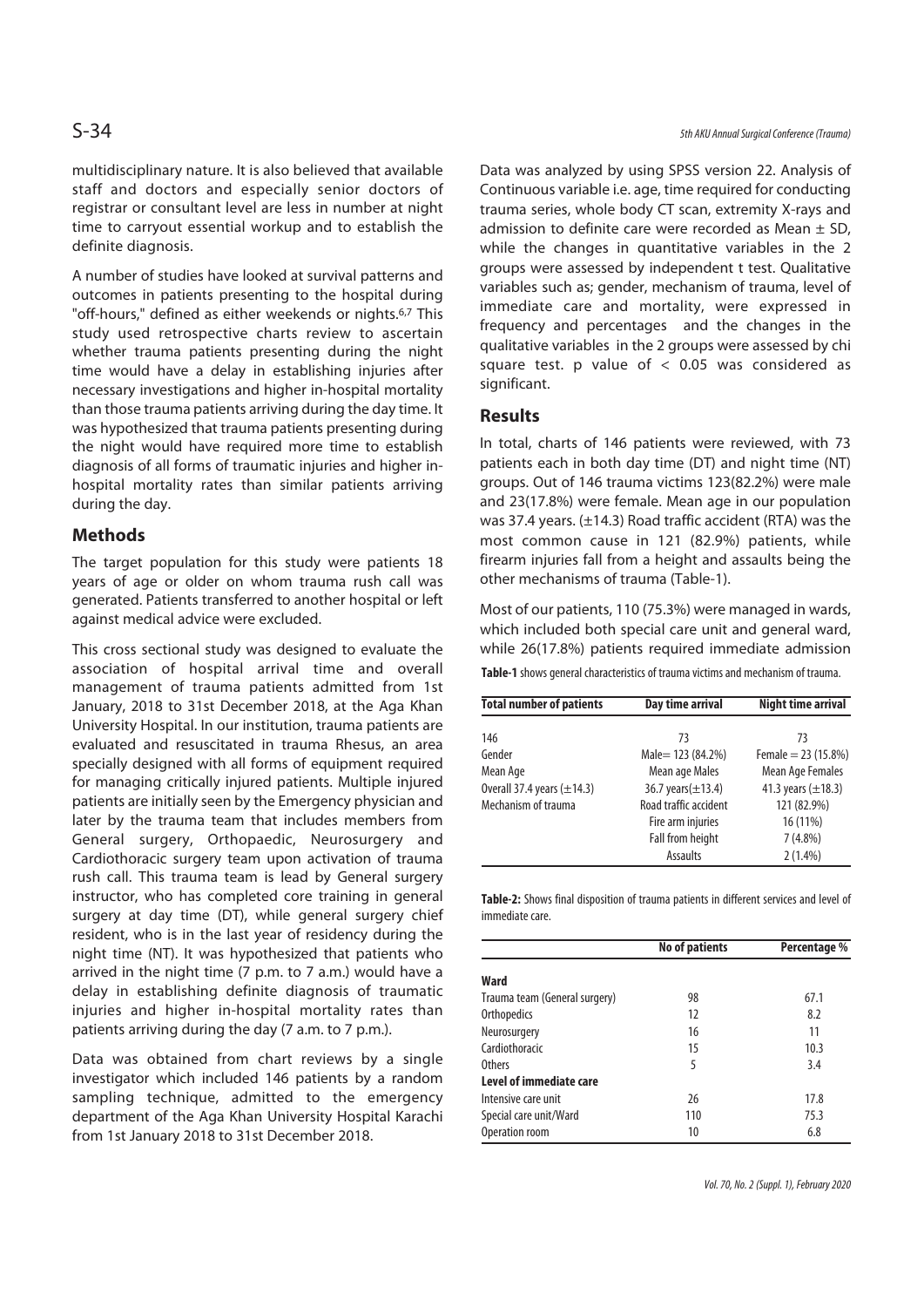|                                | Dav time                      | Night time                    | p value |
|--------------------------------|-------------------------------|-------------------------------|---------|
| Mortality                      | $1(1.36\%)$                   | 2(2.7%)                       | 1.0     |
| For trauma series              | 2 hours 8 minutes $\pm$ 1:10  | 2 hours 36 minutes $\pm$ 1:52 | 0.01    |
| For Pan CT scan                | 2 hours 18 minutes $\pm$ 1:29 | 2 hours 26 minutes $\pm$ 2:14 | 0.8     |
| For extremity X-rays           | 3 hours 41 minutes $\pm$ 2:35 | 4 hours 17 minutes $\pm$ 2:51 | 0.59    |
| For admission to definite care | 6 hours 40 minutes $\pm$ 4:22 | 8 hours 36 minutes ± 5:11     | 0.03    |

**Table-3:** Shows mortality and mean time required for carrying out investigations and admissions to definite care in each group.

to surgical intensive care unit (SICU) and 10 (6.8%) were immediately taken to the operation room (OR) owing to their, either life or limb threatening injuries. General surgery, which in our institution is also regarded as trauma team, admitted 98(67.1%) of trauma patients. The remaining patients were admitted in Neurosurgery, Orthopaedics, Cardiothoracic units, Vascular surgery and Plastic surgery after clearance from the other teams (Table-2).

There was no significant difference observed in mortality in both groups, as one patient in DT group and 2 patients in NT group expired during the same admission. Time required to conduct trauma series was shorter and significant in DT group as compared to NT group, while no significant delay in time was observed in obtaining Pan CT scan in both groups, as it was the investigation of choice in highly critical or intubated patients. Similarly, time for conducting extremity x-rays was almost similar in both groups, as they were mostly done when immediate life-threatening injuries were excluded. There was significant difference observed in time required for admission in each group, with average 6hours and 40 minutes  $\pm$  4 hours, 22 minutes in DT group and 8 hours, 36 minutes  $\pm$  5 hours, 11 minutes in NT group ( $p = 0.03$ ) (Table-3).

## **Discussion**

Successful trauma systems depend on the triage to identify patients with severe injuries who could benefit by resuscitation from the trauma team. The establishment of a trauma system is a reasonable way to improve outcomes in severely injured patients.8

Our results have shown that time of arrival to emergency unit does not contribute to any added risk of mortality at our institution which is fully specialized in managing critically injured patients. At our institution, trauma team remains functional 24/7 alongside our radiology department, interventional radiology, and critical care specialist and operation room facilities. Our results however do show that evaluation of trauma patients with trauma series, which includes FAST, chest x-ray and pelvic x-ray might get late in night time, especially in those patients who do not present with immediate life or limb threatening injuries. This effect might be because of less no of ancillary staff at night time. Similarly admission of relatively stable patients to the ward at night, often gets significantly delayed likely because of shorter teams, less number of medical and non-medical staff, involved in admitting and transportation of patients to definite units.

A similar study was done in major acute care hospitals in the Calgary Health Region, Canada, between April 1, 2002 and March 31, 2006. The in-hospital case-fatality rate was 11%, and was not significantly different during daytime 37% evening 30%, and night 36% admissions ( $p = 0.53$ ).<sup>8</sup>

Another study done in Capetown, South Africa at The Khayelitsha Hospital Emergency Centre, where database was retrospectively analyzed for trauma-related patients presenting to the resuscitation area between 1 November 2014 and 30 April 2015 concluded that method of transport, hospital arrival time and pre-hospital transport time intervals did not have a substantially measurable effect on in-hospital mortality.9

Trauma places an immense burden on the resuscitation area at Aga Khan University Hospital, with young men being mostly affected. Arrival time in emergency did not have a substantially measurable effect on in-hospital mortality. More studies with larger samples are suggested since the events of the primary outcome in this study were too few to find any statistically significant effects of the parameters that were analyzed.

### **Conclusion**

In high level trauma centre, designated in managing critically injured patients, time of arrival has no significant effect on mortality. However admission to definite care or investigations for stable patients might get delayed at night.

**Limitations:** Single center study.

**Acknowledgements:** Javeriah khan of HIMS department (Hospital information management system) and Mirza Anas, assistant manager department of surgery AKUH.